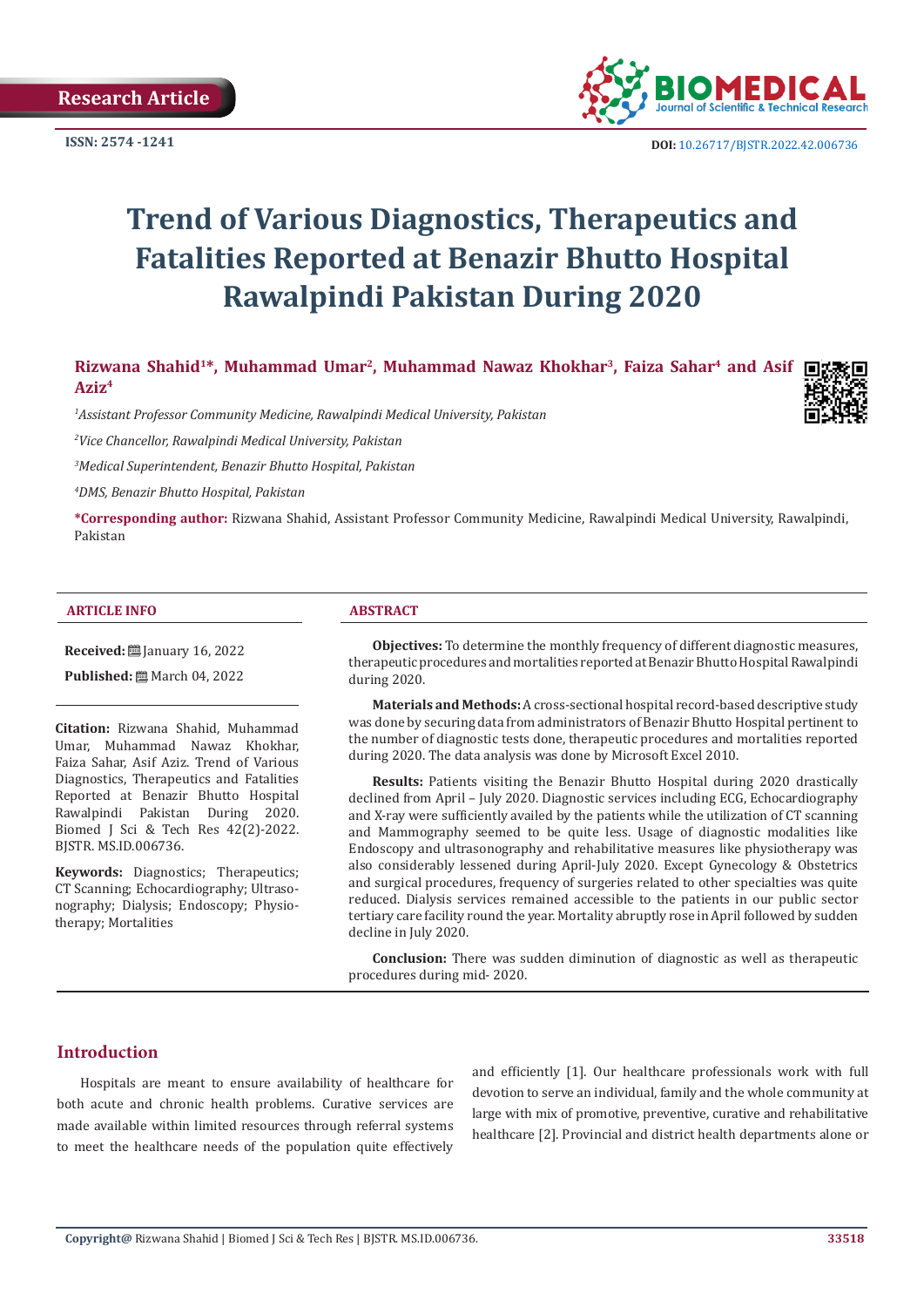in collaboration with non-governmental organization can perform their role towards delivery of equitable healthcare services [3]. The importance of diagnostic services of a healthcare facility in its smooth execution cannot be neglected. Timely and accurate diagnosis of ailments can contribute a lot to save the human life in addition to their protection from resultant financial catastrophe.

Diagnostic tests enable our healthcare workforce to constitute a framework that may guide them to treat a patient aptly with good prognosis [4]. Diagnostic modalities particularly imaging techniques have been revolutionized across the globe even in public sector hospitals for their accessibility to the general population [5]. Timely and accurate diagnosis is an indication of positive health outcome through sufficient clinical reasoning and is hence imperative for improving the healthcare indicators of a region [6]. Sustainable Development Goals (SDGs) were declared by UNDP on 1<sup>st</sup> January 2016 that were supposed to be attained by the nations till 2030 [7]. The third SDG is directly or indirectly linked to all SDGs and is primarily intended for health promotion among individuals of all age groups [8]. Minimum Service Delivery Standards specified for compliance at our healthcare facilities are the least level of services that our patients and healthcare availing people have the right to demand. For this purpose healthcare services should be affordable as well as made available on equitable basis [9].

Mortality is one of the indicators to measure the performance of any healthcare faclility [10]. Disclosing the mortality data of any hospital is meant to improve the healthcare facilities by making the healthcare workers and administrators of it accountable and by approval of healthcare budget for provision of all essential healthcare equipment [11]. The present study is intended to measure the frequency of various diagnostics, therapeutics and

mortalities reported at BBH Rawalpindi during 2020 in order to assess the overall working of this hospital amidst COVID pandemic. This will enable our strategic planners to perceive the workload on our tertiary care facilities and need of further resources to ensure provision of healthcare to the general public quite satisfactorily.

# **Materials and Methods**

A cross-sectional hospital record-based descriptive research was done by securing data from administrators of Benazir Bhutto Hospital pertinent to the number of patients visiting the hospital and diagnostic tests (ECG, Echocardiography, X-rays, CT scan, mammography, endoscopy, and Regular/Doppler ultrasound) carried out during 2020. Moreover, data regarding the frequency of various therapeutic procedures like minor / major surgical procedures, dialysis and physiotherapies apart from mortalities reported during 2020 was also gathered. The data analysis was done by Microsoft Excel 2010.

# **Results**

The maximum propensity of the patients visited BBH during earlier months of 2020 with drastic diminution in reporting of cases from March 2020 onwards as shown below in Figure 1. Of the total 17,977 operative procedures carried out at BBH during 2020, about 10,216 and 7,761 constituted major and minor operations respectively as revealed below in Figure 2. Physiotherapies with minimal magnitude were reported during April – July 2020 as shown below in Figure 3. Of the total 12276 dialysis reported during 2020, and about 66% of these dialysis were done among male patients as portrayed below in Figure 4 Out of 3544 mortalities reproted from BBH during 2020, about 3000 were among the patient admitted in wards as revealed in Figure 5.



**Figure 1:** Month-wise numeral of patients visiting Benazir Bhutto Hospital Rawalpindi during 2020.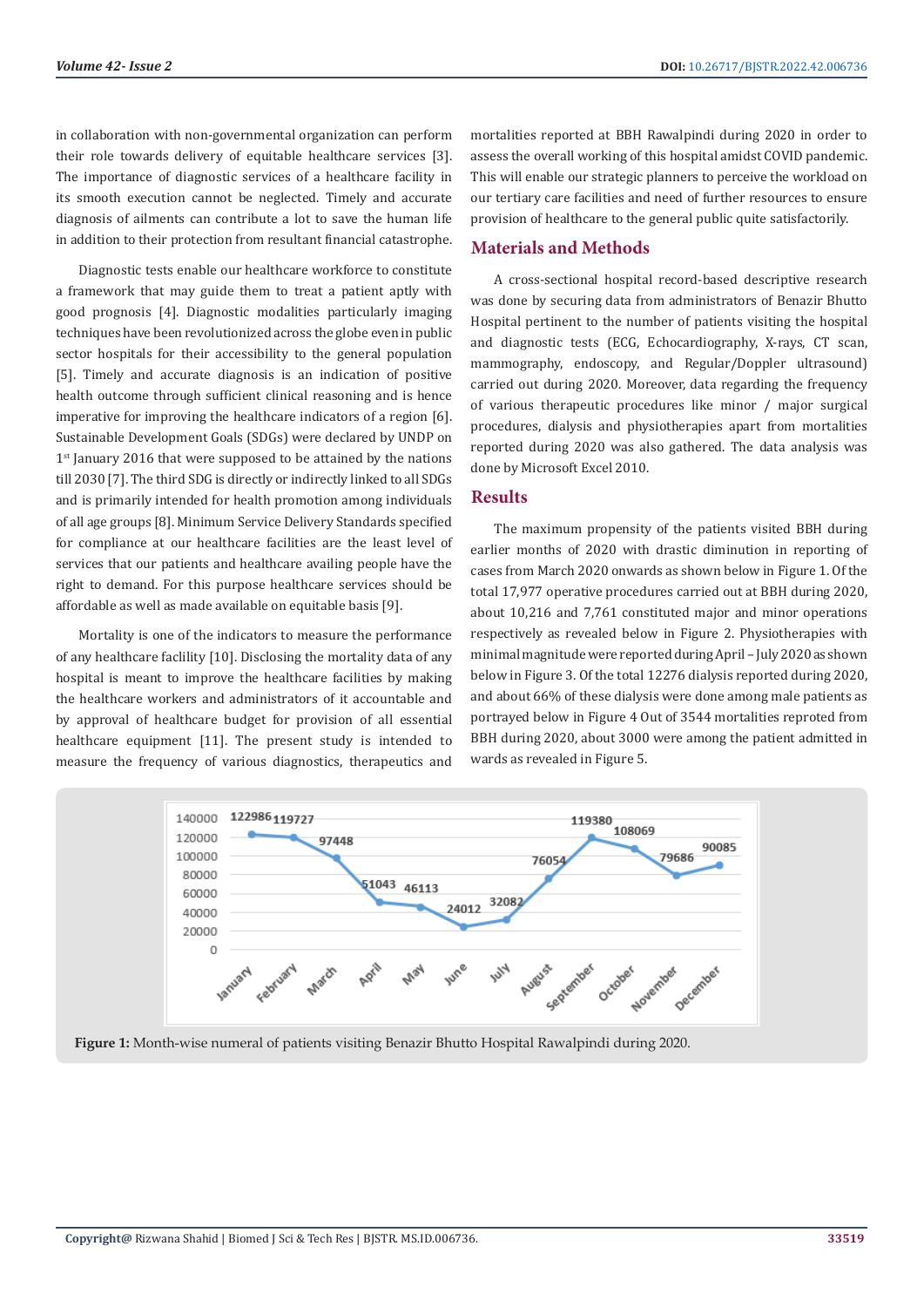

**Figure 2:** Major and Minor procedural Statistics 2020.



**Figure 3:** Physiotherapies at BBH amidst COVID pandemic.



**Figure 4:** Gender-wise statistics of Dialysis at BBH during 2020.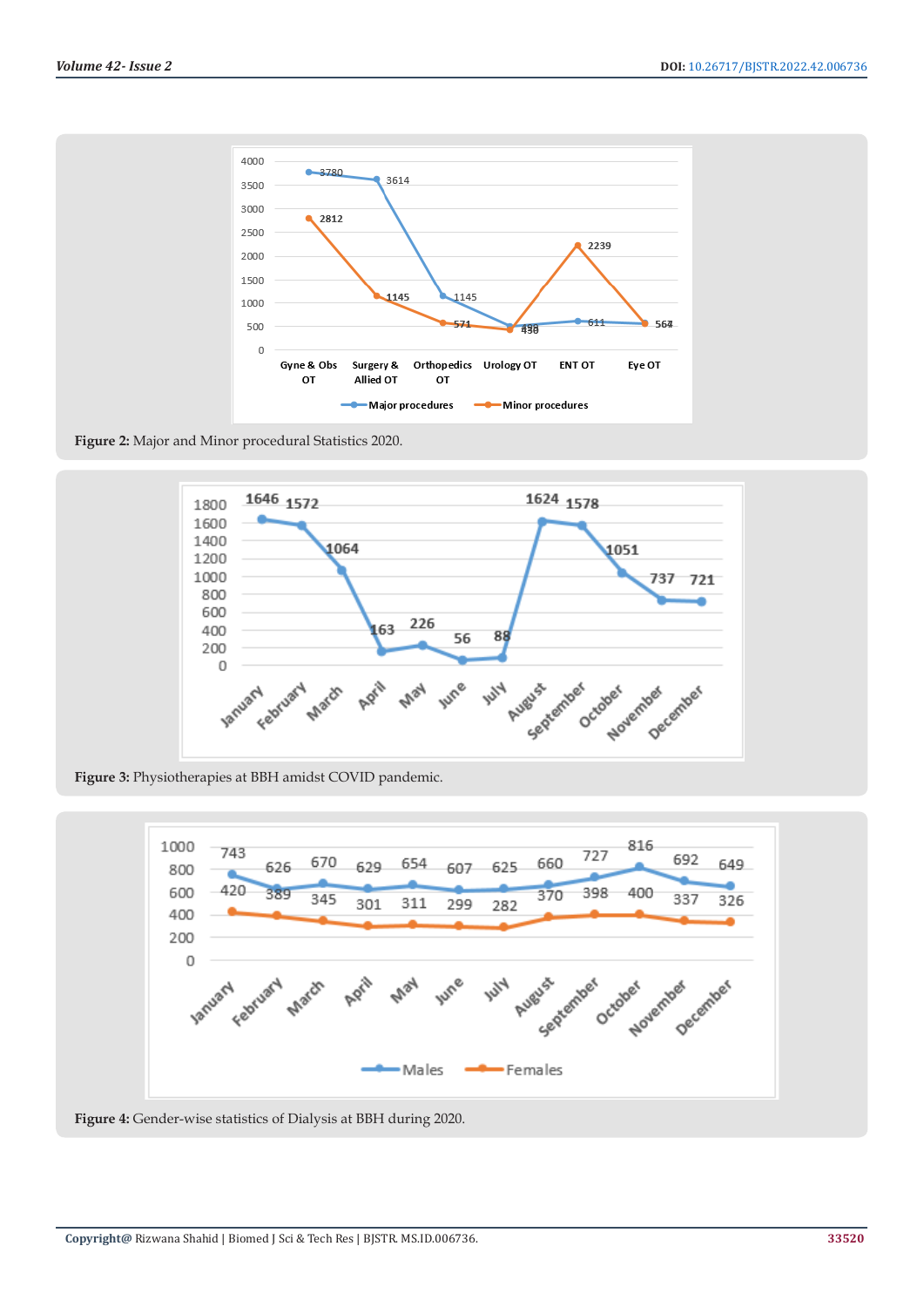

**Figure 5:** Mortality at Benazir Bhutto Hospital during 2020.

### **Discussion**

The number of patients visiting the OPD of BBH starting decreasing from March and fell drastically from April – June 2020 with lockdown imposition in Pakistan in response to COVID-19 outbreak that was decided following discussion with all provincial governments [12]. Lockdown imposition became imperative to restrict the transmission of coronavirus infection through maintenance of social distancing [13]. A Chinese city Xi'an was locked down during COVID pandemic due to highest toll of infected cases registered in early 2020 and at risk of emergence of new cases in coming days [14]. No doubt COVID-19 has considerably disturbed all the spheres of life; however our frontline warriors kept on working day and night to save the human lives across the globe. Their stringent efforts towards fighting against coronavirus for saving the humanity are remarkable. Benazir Bhutto Hospital was designated as COVID hospital by the government of Pakistan to make COVID- related healthcare accessible to the inhabitants of Rawalpindi city [15]. Of the various radiological testing carried out at BBH during 2020, drastic decline in X-ray testing was reported from April-July 2020.

Mammographies were done at minimal rate than those of

X-rays and CT scans as depicted in Figure 6. Endoscopies were also determined to be at minimal pace during April – July 2020 (Figure 7, Table 1). Although patients' visit to the hospitals for health issues other than those of COVID-19 were tremendously reduced; about 134 laboratories and 735 hospitals and were identified and deputed to diagnose the COVID-19 cases and manage them by adequate healthcare provision and counseling [16]. COVID-19 pandemic directed the concerned authorities of different countries to look for adequate preparedness in order to fulfill the testing requirements of COVID patients and to get prepared for additional necessities in case of resurgence [17]. Establishment of Telemedicine centre at Rawalpindi Medical University amidst COVID-19 outbreak was also the need of hour to get most of our general population cognizant of coronavirus associated clinical manifestations, safe period of isolation and quarantine in addition to preventive measures [18]. Despite the terror of coronavirus infection, tertiary healthcare facilities remained functional throughout the pandemic to cater the other health issues as well. On reviewing the proportion of ultrasounds done in multiple healthcare domains, the frequency of ultrasonographies was found to be considerably diminished from April – July 2020 particularly among admitted patients.

| Month    |                                                    |                                      | <b>Regular Ultrasound</b>     | <b>Doppler Ultrasound</b>                        |            |                         |              |
|----------|----------------------------------------------------|--------------------------------------|-------------------------------|--------------------------------------------------|------------|-------------------------|--------------|
|          | <b>OPD</b> of medical<br>& Surgical<br>departments | Gynecology&<br><b>Obstetrics OPD</b> | Inpatient<br><b>Departmet</b> | <b>Accident &amp;</b><br>Emergency<br>department | <b>OPD</b> | Inpatient<br>Department | <b>Total</b> |
| January  | 2938                                               | 1451                                 | 657                           | 1681                                             | 166        | 176                     | 7069         |
| February | 2707                                               | 1209                                 | 602                           | 1681                                             | 226        | 104                     | 6529         |
| March    | 2522                                               | 1092                                 | 517                           | 1339                                             | 123        | 129                     | 5722         |
| April    | 962                                                | 797                                  | 227                           | 688                                              | 73         | 73                      | 2820         |
| May      | 953                                                | 712                                  | 186                           | 871                                              | 86         | 50                      | 2858         |

**Table 1:** Frequency of Ultrasonographies in diverse healthcare domains at BBH during 2020.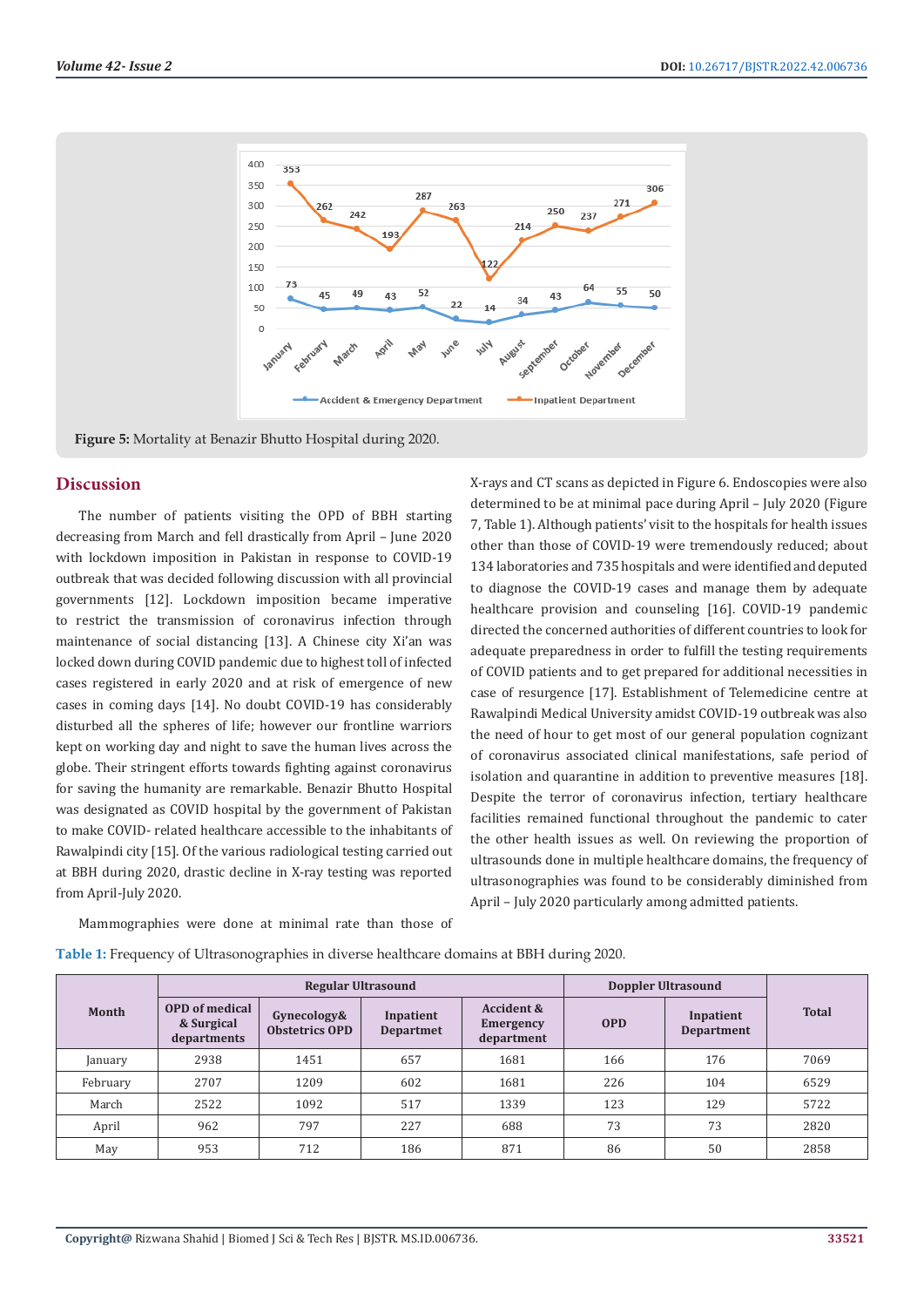| June      | 249    | 178    | 85    | 509    | 23    | 11   | 1055   |
|-----------|--------|--------|-------|--------|-------|------|--------|
| July      | 415    | 151    | 95    | 635    | 27    | 9    | 1332   |
| August    | 2599   | 1087   | 291   | 1047   | 129   | 75   | 5228   |
| September | 3150   | 1448   | 525   | 1252   | 175   | 125  | 6675   |
| October   | 3016   | 1397   | 526   | 1304   | 124   | 137  | 6504   |
| November  | 2342   | 1291   | 395   | 886    | 131   | 85   | 5130   |
| December  | 2499   | 1468   | 411   | 934    | 179   | 95   | 5586   |
| Total     | 24,352 | 12,281 | 4,517 | 12,827 | 1,462 | 1069 | 56,508 |



**Figure 6:** Various Radiological statistics 2020 of BBH.



**Figure 7:** Endoscopies at BBH during 2020.

One of the reasons for seems to be the lockdown imposition during initial stages of pandemic in accordance with instructions of concerned authorities, social distancing and adherence to other precautionary measures. Moreover, operation theatres were completely closed during mid-March 2020 for both elective and semi-elective procedures in order to divert the healthcare

workforce toward management of COVID patients [19]. Minor surgical procedures were reported in substantially decreased proportion specially in Urology, Orthopedics and Surgery & Allied operation theatres during 2020 (Figure 2); however, major surgical and allied operations were carried out in addition to those associated with Gynecology & Obstetrics. On getting five COVID-19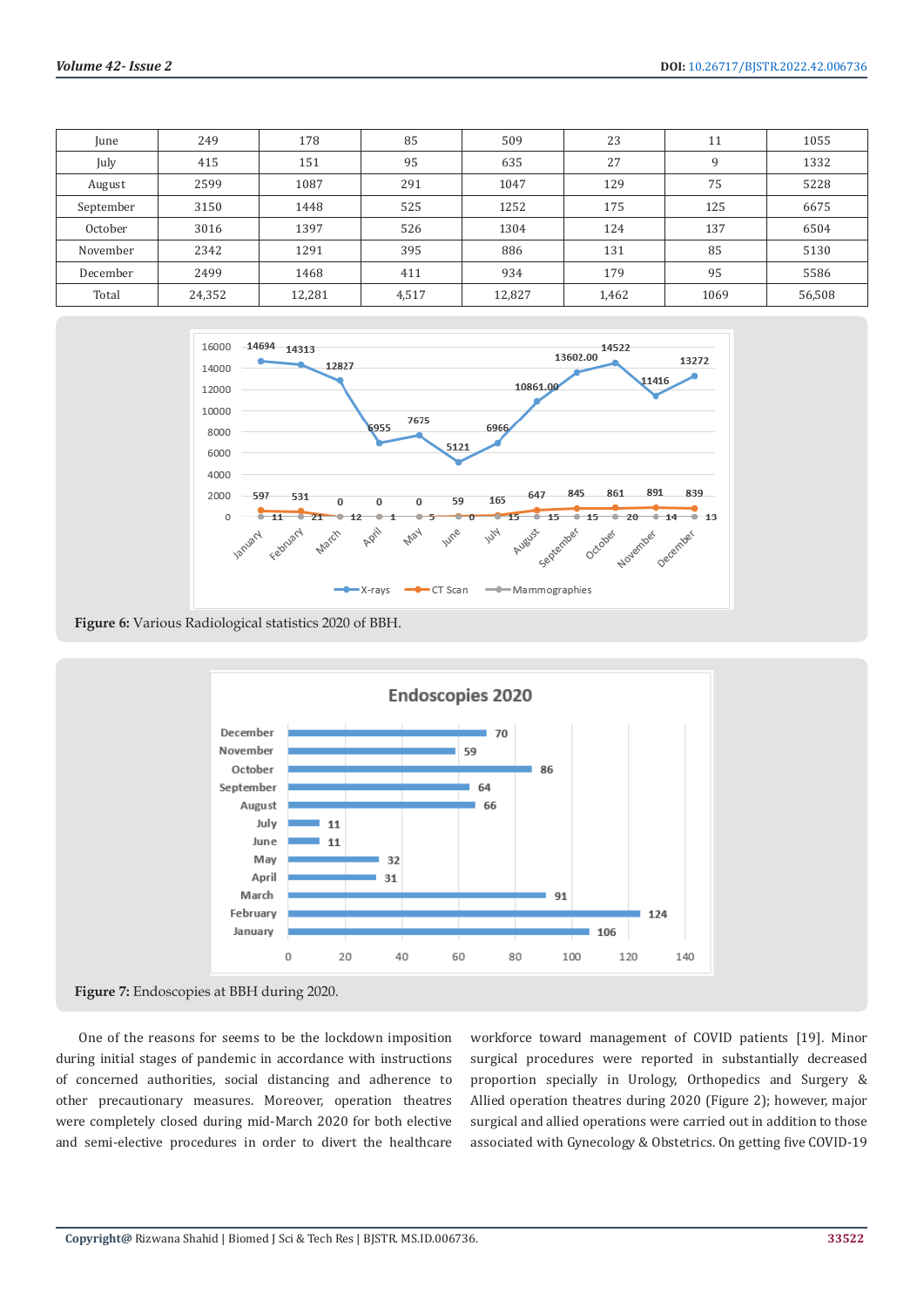confirmed cases in Hong Kong, hospital administrators notified the suspension of patients' visit with health disorders other than those of coronavirus infection along with those of elective surgeries [20]. These restrictions in healthcare settings might be associated with novelty of COVID-19.

Some of the mediastinal and chest wall surgeries due to linkage with patients' prognosis could not be postponed and were timely managed even in Asian countries despite the COVID-19 related critical scenario [21]. Similarly physiotherapy of the patients was quite meager due to its non-urgency (Figure 3); however physiotherapy rehabilitation guide 2020 was issued by NHS Trust for provision of adequate physiotherapy services to the COVID infected and recovering patients [22]. On the other hand dialysis of the patients was carried out at the same pace throughout 2020 at BBH (Figure 4). Contrary to our results, a similar study by Trivedi, M et al revealed the suspension of dialysis among renal failure amidst COVID pandemic due to its urgency which is actually illuminating the non-preparedness for the disaster [23]. Struggling for the life of human being is the prime responsibility of the doctors and such negligence should be brought to the attention of our policy makers for apt management of such crucial issues in future.

Mainstream of deaths at BBH was reported during January 2020 even before the detection of first COVID-19 case; however, the frequency of fatalities abruptly increased from April – June 2020 and again diminished in July (Figure 5). Pakistan remained protected from the worst outcome of pandemic in contrast to the neighboring Asian country like India that was adversely hit by this horrible outbreak [24]. Despite the opposition of strict lockdown by the concerned authorities in order to protect the lower social class from starvation, people of Pakistan did not confront with grave health consequences. The underlying positive factors should be given due consideration for possible implementation in hardly struck countries (Figure 8).



**Figure 8:** Month-wise Frequency of the patients undergoing ECG & Echocardiography.

# **Conclusion**

Abrupt reduction in diagnostic testing and treatment procedures was reported during mid-2020. Deaths among admitted patients were comparatively more than those coming through emergency of the hospital.

# **Conflict of Interest**

None.

#### **References**

- 1. [World Health Organization. Hospitals.](https://www.who.int/health-topics/hospitals)
- 2. [Health Services: definition, types and providers.](https://study.com/academy/lesson/health-services-definition-types-providers.html)
- 3. [Akbari, Ather \(2009\) Demand for Public healthcare in Pakistan. The](https://www.jstor.org/stable/41260917)

[Pakistan Development Review 48 \(2\): 141-153.](https://www.jstor.org/stable/41260917)

- 4. The vital role of diagnostic services in healthcare.
- 5. [Diagnostic Imaging services.](https://aqmdi.com/the-vital-role-of-diagnostic-services-in-healthcare/)
- 6. [Holmboe ES, Durning SJ \(2014\) Assessing clinical reasoning: Moving](https://pubmed.ncbi.nlm.nih.gov/29539977/) from *in vitro* to *in vivo*[. Diagnosis 1\(1\): 111–117.](https://pubmed.ncbi.nlm.nih.gov/29539977/)
- 7. United Nations. Sustainable Development Goals.
- 8. World Health Organization. Monitoring the health-related Sustainable Development Goals (SDGs). 9-10 February 2017, SEARO, New Delhi.
- 9. [Minimum Service Delivery Standards for Primary and Secondary Health](https://www.phc.org.pk/downloads/MSDS%20Primary%20and%20Secondary%20Healthcare-PDSSP-2008.pdf) [Care in Punjab.](https://www.phc.org.pk/downloads/MSDS%20Primary%20and%20Secondary%20Healthcare-PDSSP-2008.pdf)
- 10. [Pitocco C, Sexton TR \(2018\) Measuring hospital performance using](https://www.ncbi.nlm.nih.gov/labs/pmc/articles/PMC5949221/) [mortality rates. An alternative to the RAMR. Int J Health Policy Manag](https://www.ncbi.nlm.nih.gov/labs/pmc/articles/PMC5949221/) [7\(4\): 308-316.](https://www.ncbi.nlm.nih.gov/labs/pmc/articles/PMC5949221/)